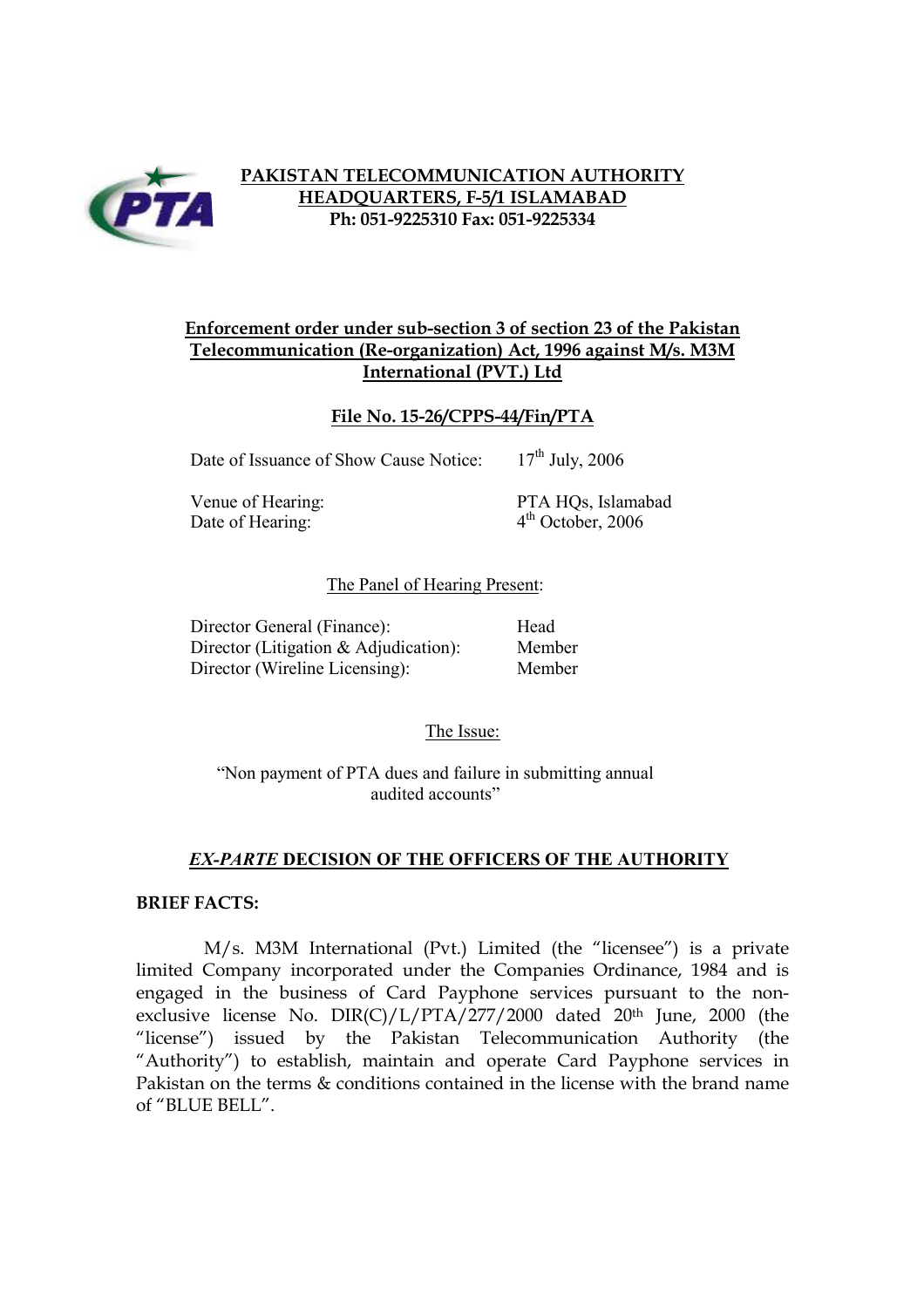2. The licensee has defaulted in payment of PTA dues for the years ended 2001 to 2005 as well as not provided its annual audited accounts for the said years. In this regard PTA made various requests to the licensee but licensee failed to comply the same. As the licensee has neither submitted its annual audited accounts nor deposited its Annual License Fee for the years 2001 to 2005 amounting to Rs. 1,112,500/-. Hence, PTA issued Show Cause Notice (the "Notice") dated 17th July, 2006 under section 23 of the Act whereby required the licensee to comply the same within seven days and also submit written reply to the Notice within thirty (30) days of the issuance of the Notice and explain as to why the license should not be suspended, terminated or any other enforcement order should not be passed under section 23 of the Act against the licensee. But the aforesaid Notice was received back undelivered. Again the said Show Cause Notice was sent on 30th August, 2006 at another address available in record, which also received back undelivered. As the Notices were sent at the addresses available in record but both the Notices received back undelivered. Therefore Hearing Notice dated 22nd September, 2006 was issued at the addresses of the company and to all Directors of the company whereby informed the licensee to attend the hearing dated 4th October, 2006. This time hearing notices were not received back undelivered; hence it is presumed that these notices have been served on the company and its Directors. However, neither the licensee nor any of its Directors attended today' hearing.

3. Therefore, the Panel has no option but to decide the matter ex-parte, on the basis of available record.

(a). The licensee was obliged under conditions 2.3 of the amended license pursuant to determination dated  $25<sup>th</sup>$  July, 2002 and sub-regulation (2), (3), (4) and (5) of Regulation 7 of Card payphone Regulations, 2004 to pay annual license fee to the Authority within 120 days from the close of financial year which licensee failed to comply.

(b) The Authority has been making repeated requests to the licensee vide various letters including dated 10<sup>th</sup> July, 2001, 2<sup>nd</sup> August, 2001, 21<sup>st</sup> September, 2001, 21st May, 2002, 30th August, 2002, 11th January, 2003, 27th February, 2003, 26th may, 2003, 27th September, 2003, 18th March, 2004, 30th July, 2004,20th June, 2004, 29th November, 2004 20th January, 2005, 11th April, 2005, 23rd August, 2005, and 12th September, 2005 whereby required the licensee to make the payments, but the licensee never responded to these letters nor deposited PTA dues which constitute sheer disregard to the writ of the Authority. Even Regional Director Rawalpindi has also requested the licensee vide letter dated 26th March, 2004 to clear PTA dues but the licensee did not bother to respond positively. In addition, the requests of licensee dated 11th December, 2004 and 23rd April, 2005 regarding waiver of license fee for the year 2001 have not been accepted. PTA also arranged meeting on 13th February, 2006 vide PTA letter dated 24th January, 2006 but the